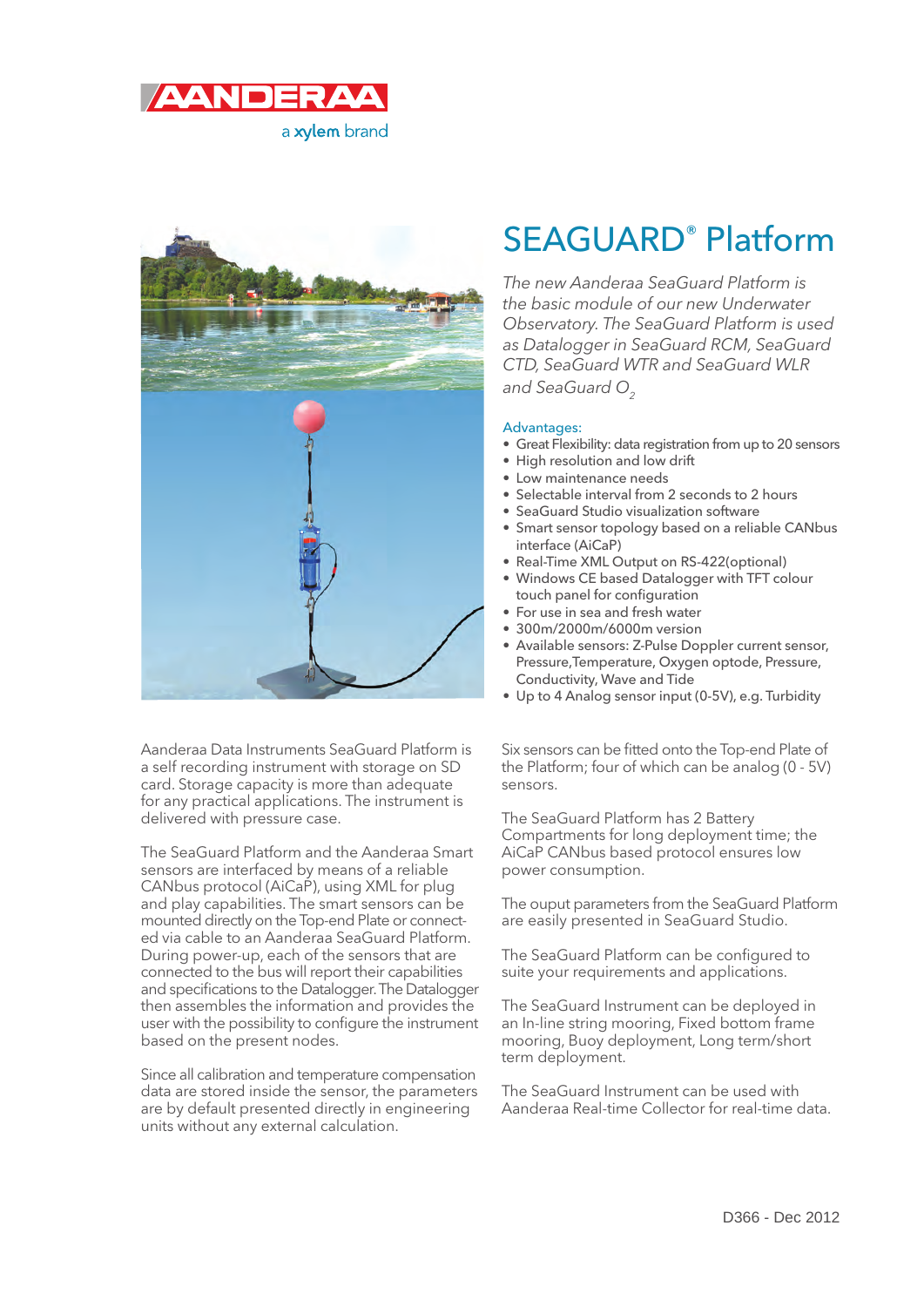

SeaGuard RCM with Doppler Current, Conductivity, Temperature and Pressure sensors, 2000 meter version.



SeaGuard CTD with Conductivity, Temperature and Pressure sensors, 300 meter version.

#### SEAGUARD® Oxygen Recorder

The SeaGuard  $\mathrm{O}_2$  is a robust instrument based on the SeaGuard Platform and Aanderaa Oxygen Optode sensor. It is a self contained instrument for measuring dissolved oxygen. The SeaGuard  $\mathrm{O}_2$  output parameters are  $O<sub>2</sub>$  concentration in mM, the air saturation in % and the temperature in °C. The instrument can be used as a platform for additional measurements (like e.g. CTD, current, turbidity or Wave and Tide). Refer to D394 for further information.

#### SEAGUARD® Recording Current Meter

The SeaGuard RCM series is a completely new generation of current meters based on the SeaGuard Platform and the ZPulse™ Doppler current sensor. Modern computer technology combined with advanced digital signal processing provides accurate and detailed measurements with almost unlimited resolution. The new current sensor comprises acoustic pulses of several frequency components to lower the statistical variance in the Doppler shift estimate. The new Doppler current sensor also incorporates a robust fully electronic compass and a tilt sensor. Optional parameters are available through a range of smart sensors that include temperature, pressure, conductivity, dissolved oxygen, Wave and Tide. Refer D368 for further information.

### SEAGUARD® CTD Recorder

The SeaGuardCTD is a robust instrument based on the SeaGuard Platform and the Aanderaa Conductivity, Temperature and Pressure sensors. The output parameters from the SeaGuard CTD are easily presented in SeaGuard Studio. Salinity, density, depth and sound of speed is postcalculated in SeaGuard Studio. The instrument can be used as a platform for additional measurements (like e.g. current, dissolved oxygen, turbidity or Wave and Tide). Refer D373 for further information.

### SEAGUARD® Water Level Recorder

The SeaGuardWLR is a robust instrument based on the SeaGuard Platform and Aanderaa Tide sensor. It is a self contained instrument for measuring tide and temperature. The SeaGuard WLR output parameters are Tide pressure, Tide level, Pressure and Temperature. Tide levels are preliminary, internally calculated estimates, based on fixed, user selectable values of atmospheric pressure and water salinity. Compensation for actual atmospheric pressure and salinity can be postprocessed if such data is available. Tide pressure is an average of hydrostatic pressure over the integration time. The instrument can be used as a platform for additional measurements (like e.g. CTD, current, dissolved oxygen or turbidity). Refer D387 for further information.

#### SEAGUARD® Wave and Tide Recorder

The SeaGuardWTR is a robust instrument based on the SeaGuard Platform and Aanderaa Wave and Tide sensor. It is a self contained instrument for measuring wave parameters, water level and temperature. The wave measurements are based on the pressure time series measured over a time period of 64 seconds to 17 minutes (configured by the user). The update interval is between 2 seconds and 255 minutes. The instrument can be used as a platform for additional measurements (e.g. CTD, current, dissolved oxygen or turbidity). Refer D386 for further information.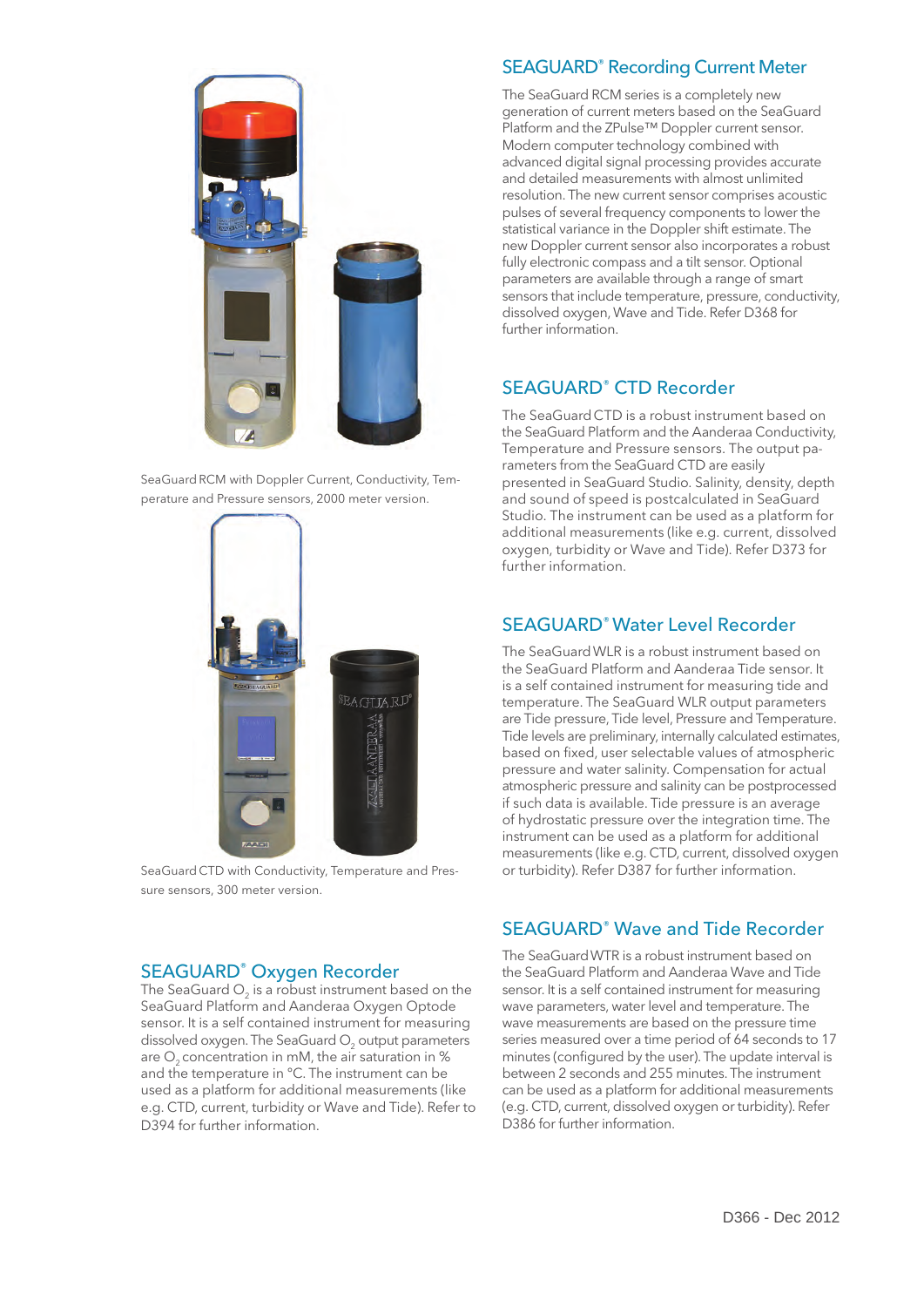| Platform Capability:                           | Multiple nodes can be<br>connected to the Platform                                                                            |                                                                      |
|------------------------------------------------|-------------------------------------------------------------------------------------------------------------------------------|----------------------------------------------------------------------|
|                                                | Top-end Plate capability: Up to 6 sensors can be fitted<br>onto the Top-end Plate, of which<br>4 can be analog sensors (0-5V) |                                                                      |
| Recording System:                              | Data Storage on SD card                                                                                                       |                                                                      |
| Storage Capacity:                              | $<$ 2GB                                                                                                                       |                                                                      |
| Battery:                                       | 1 or 2 batteries inside the                                                                                                   |                                                                      |
|                                                | instrument                                                                                                                    |                                                                      |
| Alkaline 3988:                                 | 9V, 15Ah (nominal 12.5Ah;<br>20W down to 6V at 4°C)<br>7V, 35Ah                                                               |                                                                      |
| or Lithium 3908:                               |                                                                                                                               |                                                                      |
| Recording Interval:                            | From 2s, depending on the                                                                                                     |                                                                      |
|                                                | node configuration for each                                                                                                   |                                                                      |
|                                                | instrument                                                                                                                    |                                                                      |
| <b>Recording Settings:</b>                     | Fixed interval settings or                                                                                                    |                                                                      |
|                                                | <b>Customized Sequence setting</b>                                                                                            |                                                                      |
| Protocol:                                      | AiCaP CANbus based protocol                                                                                                   |                                                                      |
| Deployment depth:                              |                                                                                                                               |                                                                      |
| Shallow Water (SW):                            | $0 - 300$ m (0 - 984.3ft)                                                                                                     |                                                                      |
| Intermediate Water (IW):0 - 2000m (0 - 6590ft) |                                                                                                                               |                                                                      |
| Deep Water (DW):                               | $0 - 6000$ m $(0 - 19690$ ft)                                                                                                 |                                                                      |
| <b>Platform Dimensions:</b>                    |                                                                                                                               |                                                                      |
| Shallow Water (SW):                            |                                                                                                                               | H: 356mm OD: 139mm                                                   |
| Intermediate Water (IW): H: 352mm OD: 140mm    |                                                                                                                               |                                                                      |
| Deep Water (DW):                               |                                                                                                                               | H: 368mm OD: 143mm                                                   |
| Weight:                                        |                                                                                                                               |                                                                      |
|                                                | In Air                                                                                                                        | In Water                                                             |
| Shallow Water (SW):                            | 5.9 kg                                                                                                                        | 1.5 <sub>kq</sub>                                                    |
| Intermediate Water (IW):11.8 kg                |                                                                                                                               | 7.1 kg                                                               |
| Deep Water (DW):                               | 12.7 kg                                                                                                                       | 8.3 kg                                                               |
| <b>External Materials</b>                      |                                                                                                                               |                                                                      |
| 300m version:<br>2000/6000m version:           |                                                                                                                               | PET, Titanium, Stainless Steel 316<br>Stainless steel 316, Titanium, |

Supply Voltage: 6-14 Vdc Operating Temperature: -5 to +40°C Accessories Included: SeaGuard Studio SD card: 2 GB 1 Alkaline Battery 3988 Documentation on CD Accessories not included:Carrying handle 4132, 4032, 3965 SD card with capacity up to 2GB In-line mooring frame 4044/ 3824A, Protecting Rods 3783 Bottom mooring frame 3448R Internal Lithium 3908 Internal Alkaline 3988 Internal Battery Shell 4513 Maintenance Kit 3813/3813A Tool kit 3986A Real-Time Collector 4715 and license Offline Configuration 4811 Analog cable/license 4564/ 4802 AC/DC adapter for lab. use 4908 Sensor Cable 4865 to PC Electrical terminal w/Subconn 4784 Real Time signal/power cable 5071/4937



Available AiCap sensors. Top left: Doppler current sensor 4420, Doppler current sensor 4520. Bottom left: Pressure sensor 4117, Oxygen Optode 4330/4330F, Conductivity sensor 4319, Temperature sensor 4060, Wave and Tide sensor 4646,4647,4648, Oxygen Optode 4835, Temperature sensor 4880.